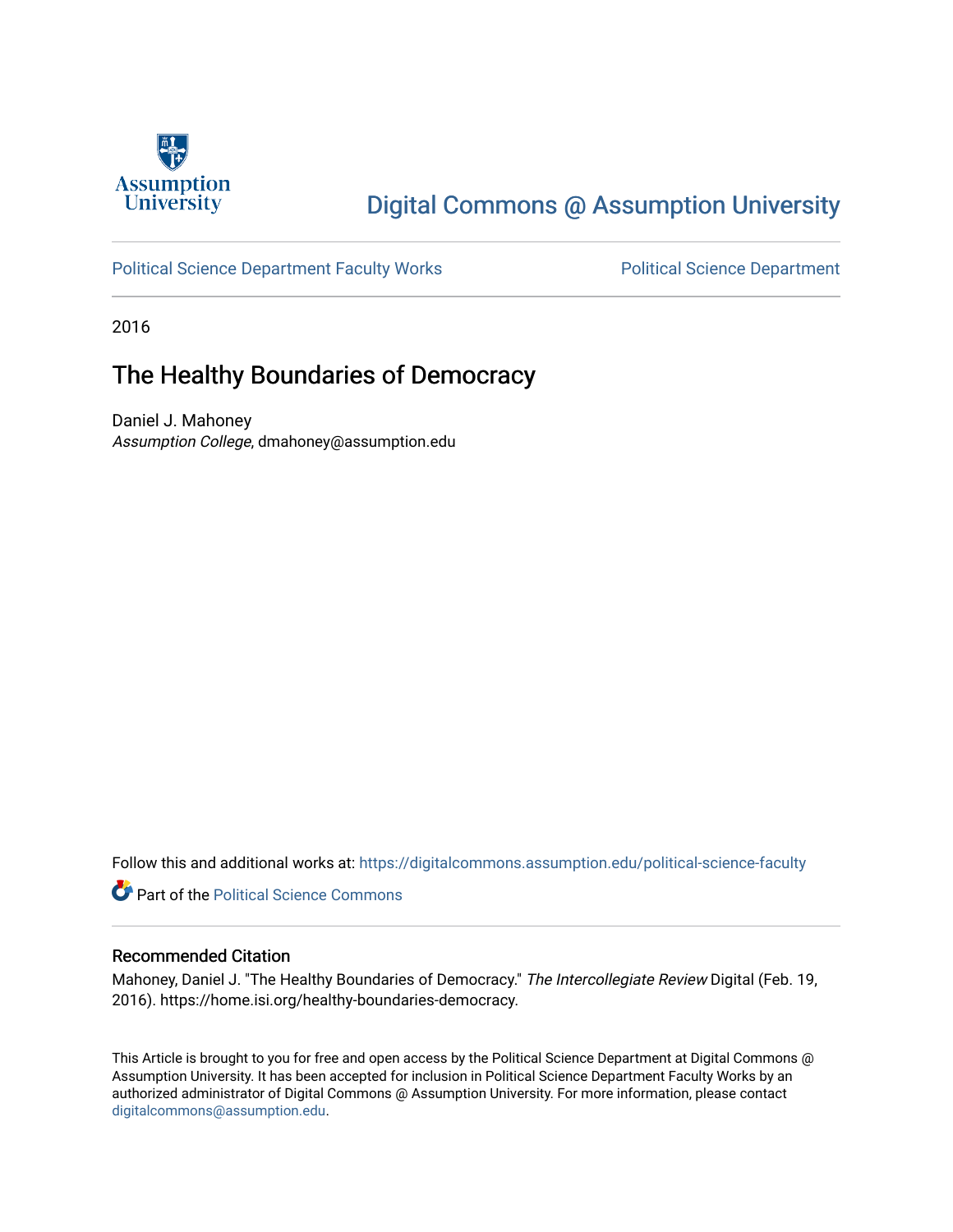**A** PRINT

# The Healthy Boundaries of Democracy

### *[Daniel J. Mahoney](https://home.isi.org/intercollegiate-review/author/2386)*

[Spring](https://home.isi.org/journal-issue/spring-2016-digital) 2016 - Digital

**角 February 19, 2016** 



Liberty and equality are the uncontested "values" of the modern world. They have been paid lip service to by all the parties, including the Communists, who did so much to smother them in the course of the twentieth century (hence the ubiquitous "people's republics" that brought untold misery to a third of the globe). Some have even argued that we have arrived at the "end of history," that the political problem has been solved in principle through the universal affirmation (and the eventual realization) of democratic liberty and equality. Democracy, forevermore, will be the only game in town.

"Progressive" thought is defined by the view that liberty and equality are unproblematic, and that the great task before democratic peoples is to maximize them, to make the world ever more "democratic" and egalitarian. The solution to the problems of democracy is said to be more democracy, as the philosopher John Dewey famously proclaimed at the beginning of the twentieth century. True democracy must move to the left, becoming ever more inclusive, tolerant, egalitarian, and relativistic. To realize the democratic ideal, we must reject antiquated truths and insist on extreme equality and unlimited personal choice (think "the right to choose" or the self-reinvention central to "gender theory"). In this view there is no such thing as loving democracy (or liberty and equality) too much.

What could possibly be wrong with such an uncompromising commitment to the "democratic" ideal? To begin with, progressivism (and extreme libertarianism) forgets the goods, habits, and traditions that make a free society cohere. Elsewhere I have called them the "conservative foundations of the liberal order." These goods—healthy family life, a moral code rooted in religion and natural law, prudent and far-seeing statesmanship, the rule of law, a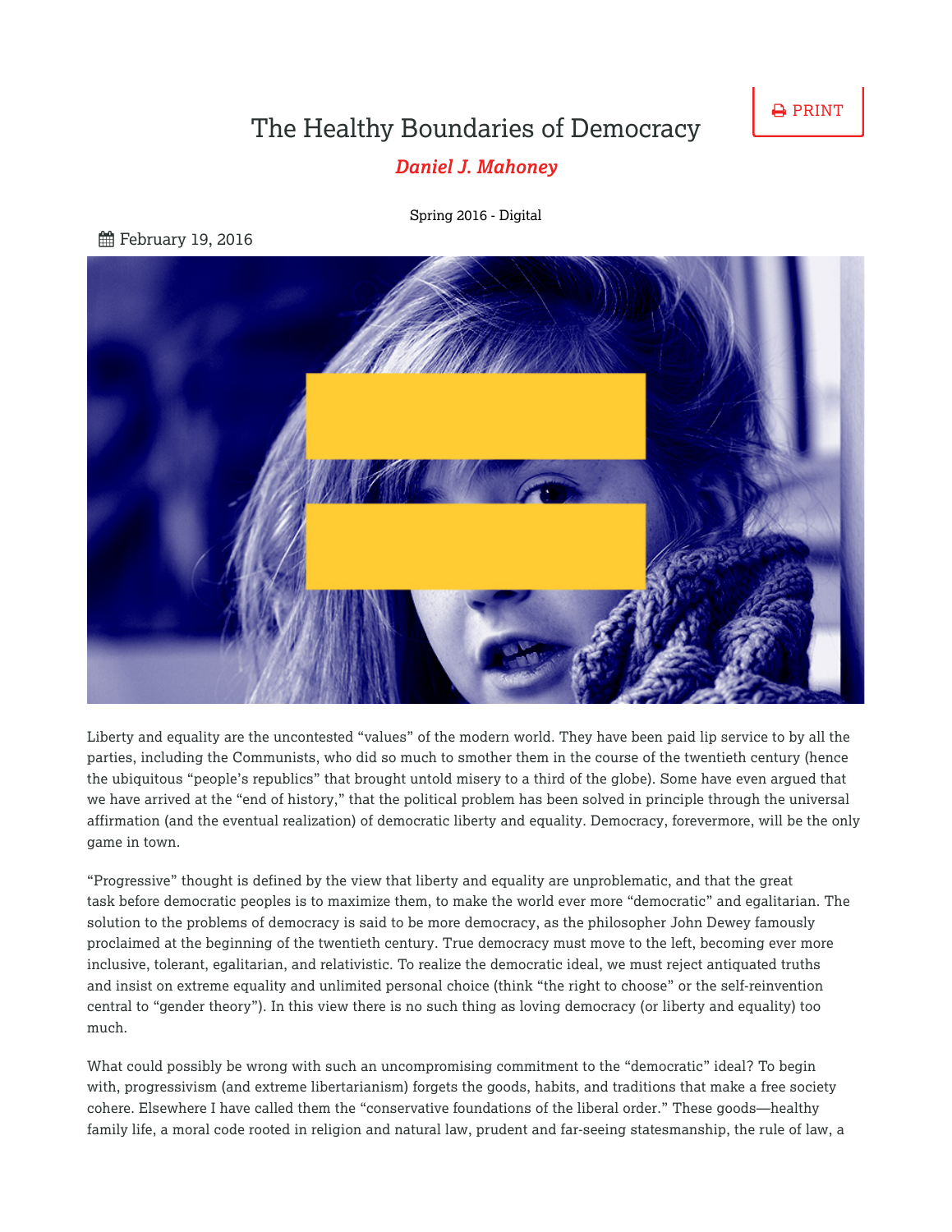respect for legitimate institutions, love of truth—were largely taken for granted by the Founders of the American republic. As the philosopher Michael Polyani put it in the 1960s, the best of the liberal tradition, including the American Founding, presupposed an "authoritative traditional framework" that could protect, nourish, and inform "the new self-determination of man." Liberalism, properly understood, presupposes the continuity of civilization. It undermines itself if it demands "liberation" from all moral restraints.

At its best, liberalism must include a self-consciously conservative dimension. Rational self-mastery and the freedom to choose, goods cherished by liberals and conservatives alike, do not mean that individuals are radically independent, that they are completely sovereign over themselves and the world. Progressivism is that crucial moment when liberalism succumbs to an ethic of absolute autonomy, when it liberates human beings from an order of nature or justice above the human will. It is that moment when liberalism subverts itself by negating the goods that truly allow it to flourish.

Conservative-minded liberals have always appreciated the essential fragility of civilized order. As the great French political philosopher Montesquieu (widely cited by the American Founders of all stripes) already saw in the middle of the eighteenth century, the principles of democracy can become "corrupted," and a "well-regulated" democracy can degenerate into a regime of "extreme equality." In such a regime, liberty becomes license. Democracy can lose its soul when it "exaggerates" its principles, when it forgets the legitimate place of hierarchy, authority, and truth within their own spheres. As Dominique Schnapper argues in a brilliant new study inspired by Montesquieu's insight (*The Democratic Spirit of Law*), in an "extreme democracy" equality risks becoming indiscriminate egalitarianism, the defense of novelty risks giving rise to the "temptation of the unlimited," and healthy skepticism risks decaying into "absolute relativism." As another contemporary French thinker, Pierre Manent, has put it, "To love democracy well it is necessary to love it moderately."

As Manent shows, in the nineteenth century this insight was adopted and developed in wonderfully suggestive ways by the most astute student of democracy, Alexis de Tocqueville. Like the American Founders, Tocqueville understood the "consent of the governed" to be a precious political achievement, a hedge against tyranny and an essential element of self-government. There was no more eloquent partisan than Tocqueville of what he himself called "liberty under God and the laws." At the same time, he saw the danger of applying the perfectly admirable political principle of consent, of choice, to every aspect of life. Authority is essential if *homo democraticus* is not to succumb to a souldestroying nihilism or new forms of tyranny. The family, churches, the armed forces, and the universities should not be endlessly democratized or subjected to social engineering. Democracy needs "extra-democratic" institutions to flourish.

In addition, Tocqueville emphasized that there are limits built into the human condition. Democratic men and women must not hesitate to respect the truth, the moral law, and the free institutions and rule of law that they craft for themselves. Autonomy is not an end in itself. Men are not gods. We are not free to choose anything and everything. This faith in human omnipotence is one of the great illusions of democratic man. Religion, and the best secular wisdom, remind democratic man of the necessary place of limits in a life well-lived. As the great Russian writer Aleksandr Solzhenitsyn always insisted, lovers of liberty must not jettison "the golden key" of voluntary self-limitation. It is essential for our liberty—and our souls.

As we rewrite the millennial-old institution of marriage by judicial fiat, ignoring nature, tradition, and biology, not to mention the sacred traditions of the West, we risk giving way to the vice that the ancients called hubris. The most fashionable intellectual currents in our universities teach contempt for authority and confuse freedom with a perfectly arbitrary cultural and moral relativism, all in the name of democratic values. We need to return to the good sense of the Founders and to the even deeper wisdom of Tocqueville. Recovering a sense of limits and law, and a respect for old wisdom, is necessary for true liberty to flourish. How can human beings choose wisely if there are no ends and purposes guiding the exercise of freedom? "Liberty under God and the laws" is the only liberty worthy of human beings. For that we need a renewed intellectual and political appreciation of "the conservative foundations of the